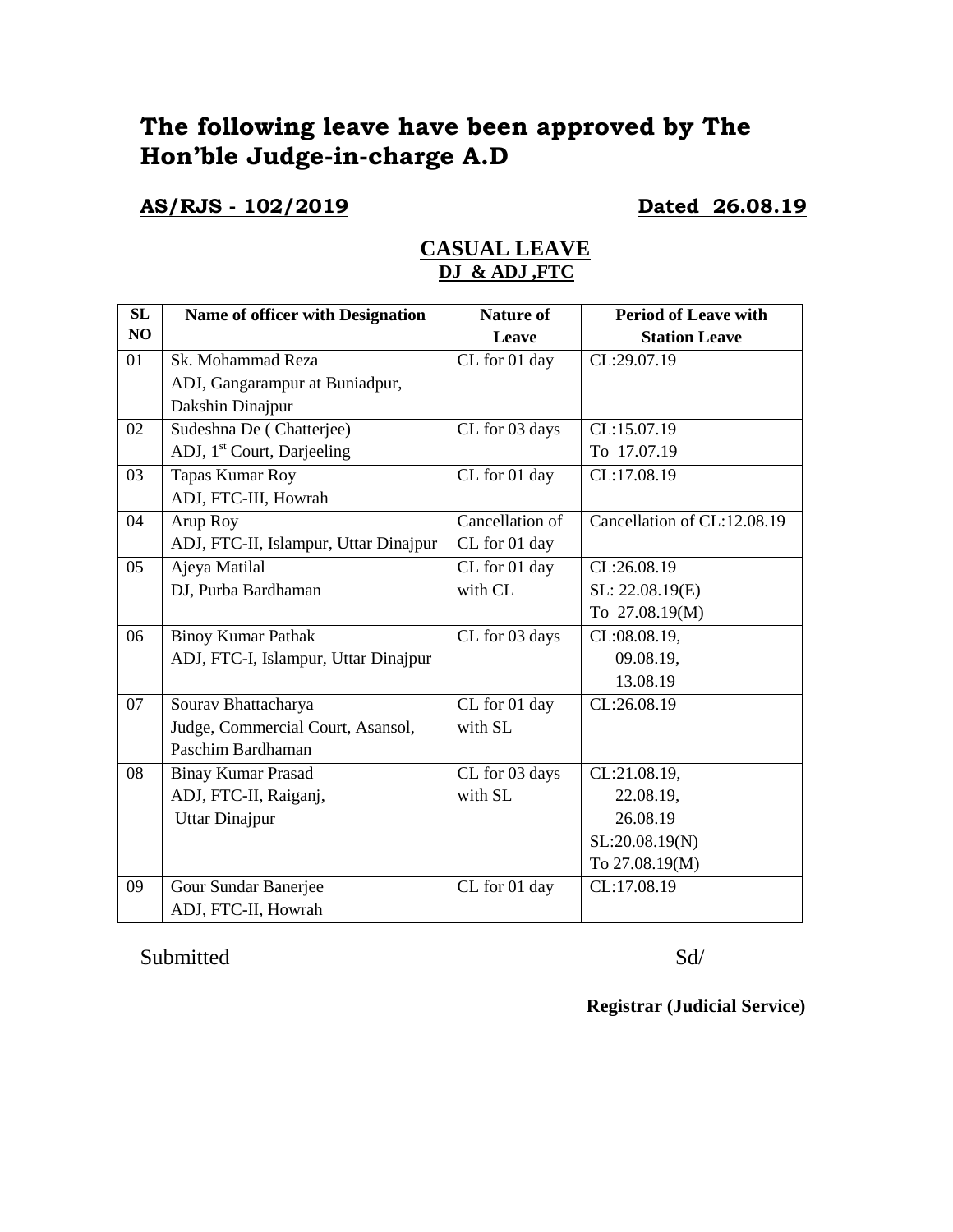## **The following leave have been approved by the Hon'ble Judge-in-Charge A.D.**

### **AS/RJS- 98 /2019 Dated : 26.08.2019**

### **DJ/ADJ**

| SL<br>NO | Name of officer with Designation                                                   | <b>Nature of Leave</b>               | <b>Period of Leave with Station</b><br>Leave |
|----------|------------------------------------------------------------------------------------|--------------------------------------|----------------------------------------------|
| 01.      | Sri Bhawani Shanker Sharma<br>ADJ, 4 <sup>th</sup> Court, Malda                    | <b>Earned Leave for</b><br>03 days   | From 11.09.2019 to 13.09.2019                |
| 02.      | Sri Bivas Pattanayak<br>DJ, Malda                                                  | <b>Earned Leave for</b><br>03 days   | From 02.09.2019 to 04.09.2019                |
| 03.      | Sri Partha Sarathi Sen, District Judge,<br>Purba Medinipur                         | Earned Leave for<br>08 days          | From: 17.12.2019 to 24.12.2019               |
| 04.      | Smt. Kaberi Basu<br>ADJ, $18^{th}$ Court, Alipore, 24 Pgs (S)                      | Earned<br>Leave for 06 days          | From 26.08.2019 to 31.08.2019                |
| 05.      | Sri Subhasis Ghosh<br>ADJ, $10^{th}$ Court, Alipore, 24Pgs (S)                     | <b>Commuted Leave</b><br>for 22 days | From 25.07.2019 to 15.08.2019                |
| 06.      | Sri Sukhendu Das<br>DJ, Dakshin Dinajpur, Balurghat                                | Earned Leave for<br>04 days          | From 19.08.2019 to<br>22.08.2019             |
| 07.      | Sri Debabrata Mukherjee<br>ADJ, 1 <sup>st</sup> Court, Islampur, Uttar<br>Dinajpur | <b>Commuted Leave</b><br>for 02 days | From 23.05.2019 to 24.05.2019                |

#### **ADJ, FTC/CJ(SD)**

| <b>SL</b><br>N <sub>O</sub> | Name of officer with Designation                   | <b>Nature of Leave</b>      | <b>Period of Leave with Station</b><br>Leave |
|-----------------------------|----------------------------------------------------|-----------------------------|----------------------------------------------|
| 08.                         | Smt. Jyotsna Roy<br>CJ(SD), Alipurduar, Jalpaiguri | CCL for 48 days             | From 15.07.2019 to 31.08.2019                |
| 09                          | Sri Animesh Ghosh CJ(SD), Dinhata,<br>Cooch Behar  | Earned Leave for<br>03 days | From 29.08.2019 to 31.08.2019                |